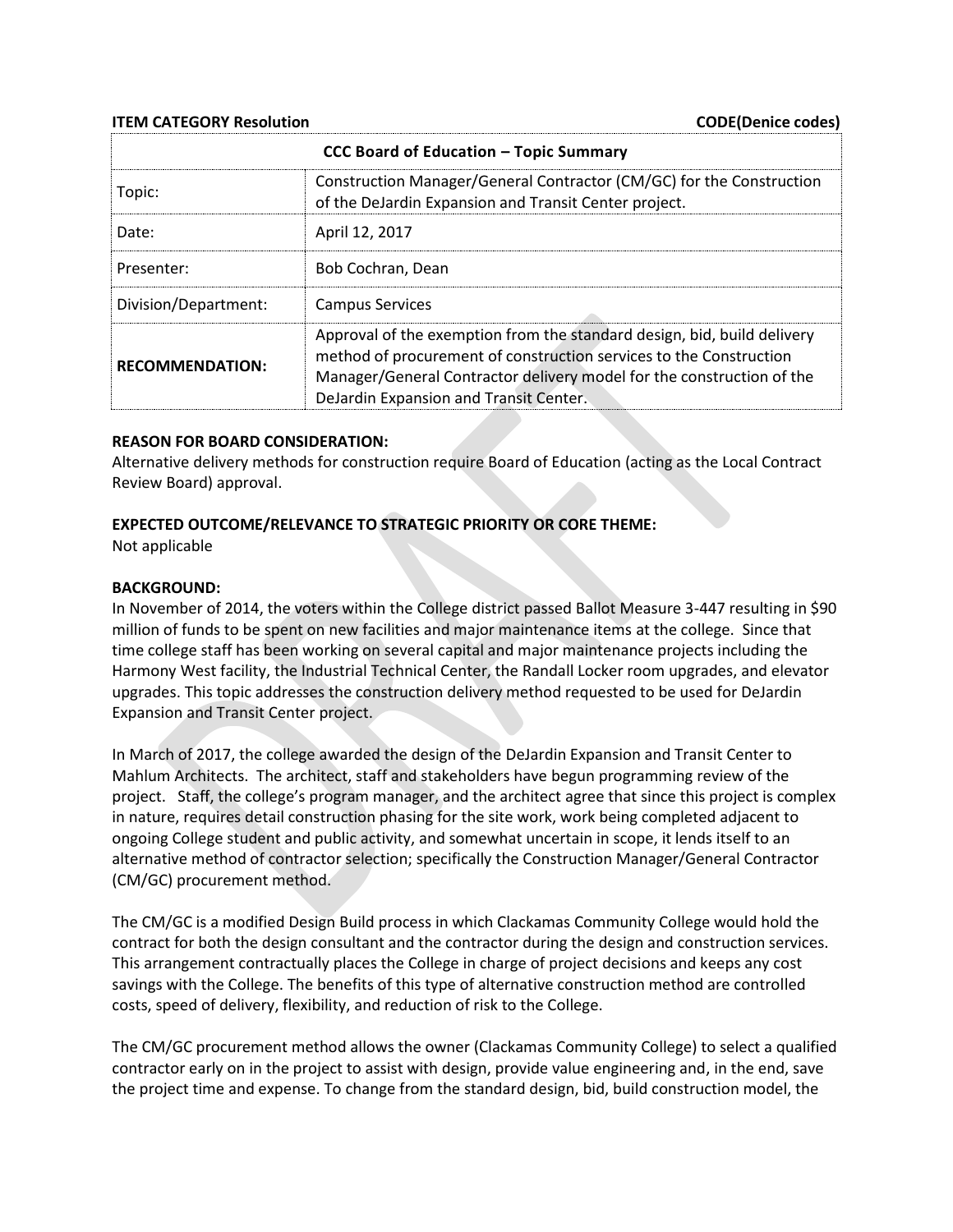Board of Education, acting as the Local Contract Review Board (LCRB), must pass a Resolution allowing the change from the standard procurement method. This agenda item follows Oregon Administrative Rule, Division 49 – General Provisions Related to Public Contracts for Construction Services. In these rules an alternative method (specifically) CM/GC can be used if found applicable by the LCRB. The rules require fourteen findings (ORS279.335 (2)(B)) to be addressed and a public hearing held prior to approval of the CM/GC procurement method by the LCRB.

The findings are draft until after the public hearing and modifications made by the LCRB. The findings are necessary to facilitate discussion and are not intended to be yes/no decision making tools.

The draft thirteen findings and CCC's responses are as follows.

1. How many persons are available to bid.

*This project is somewhat technical in nature, but not specialized. Considering the Portland Metro market, it could be assumed that 5 – 10 firms would bid on this project. (For the Industrial Technical Center, the college received nine qualifications and interviewed five firms before selected most qualified firm). This delivery method appeals to more construction firms who are qualified to complete this type of project construction.*

2. Construction budget and projected operating costs for the completed public improvement.

*The estimated construction budget for the DeJardin Expansion is approximately \$9.7 million and \$2 million for the Transit Center. The operating cost of the building is roughly estimated at \$50,000 per year and includes utilities and maintenance/custodial personnel. The Transit Center and parking lot is estimated at \$10,000 per year for maintenance and upkeep.*

3. Public benefits that may result from granting the exemption.

*Public benefits resulting from the CM/GC method may include reduced cost from the selected contractor's value engineering and added flexibility of the currently very tight project schedule to complete the project. The target completion date is early summer 2019 to allow transfer from Pauling B and C to the new expanded facility. The CM/GC method will help staff and consultants to better determine and manage project scope and costs estimates early in the project ensuring that the overall project schedule is met for 2019 opening.* 

4. Whether value engineering techniques may decrease the cost.

*CM/GC will add a value engineering component to the project. Bringing an experienced contractor on board early in the design phase to identify cost saving opportunities and design modifications will certainly reduce costs. The CM/GC selection will focus on the proposing firms' skill in providing cost management and cost reduction solutions.* 

5. The cost and availability of specialized expertise that is necessary for the public improvement.

*Designing for and constructing a science facility such as the DeJardin Expansion and Transit Center can be a specialized field requiring expertise in structures of varying components, solar arrays, lab and classroom spaces. A CM/GC can address costs early on in the design process and the design and/or*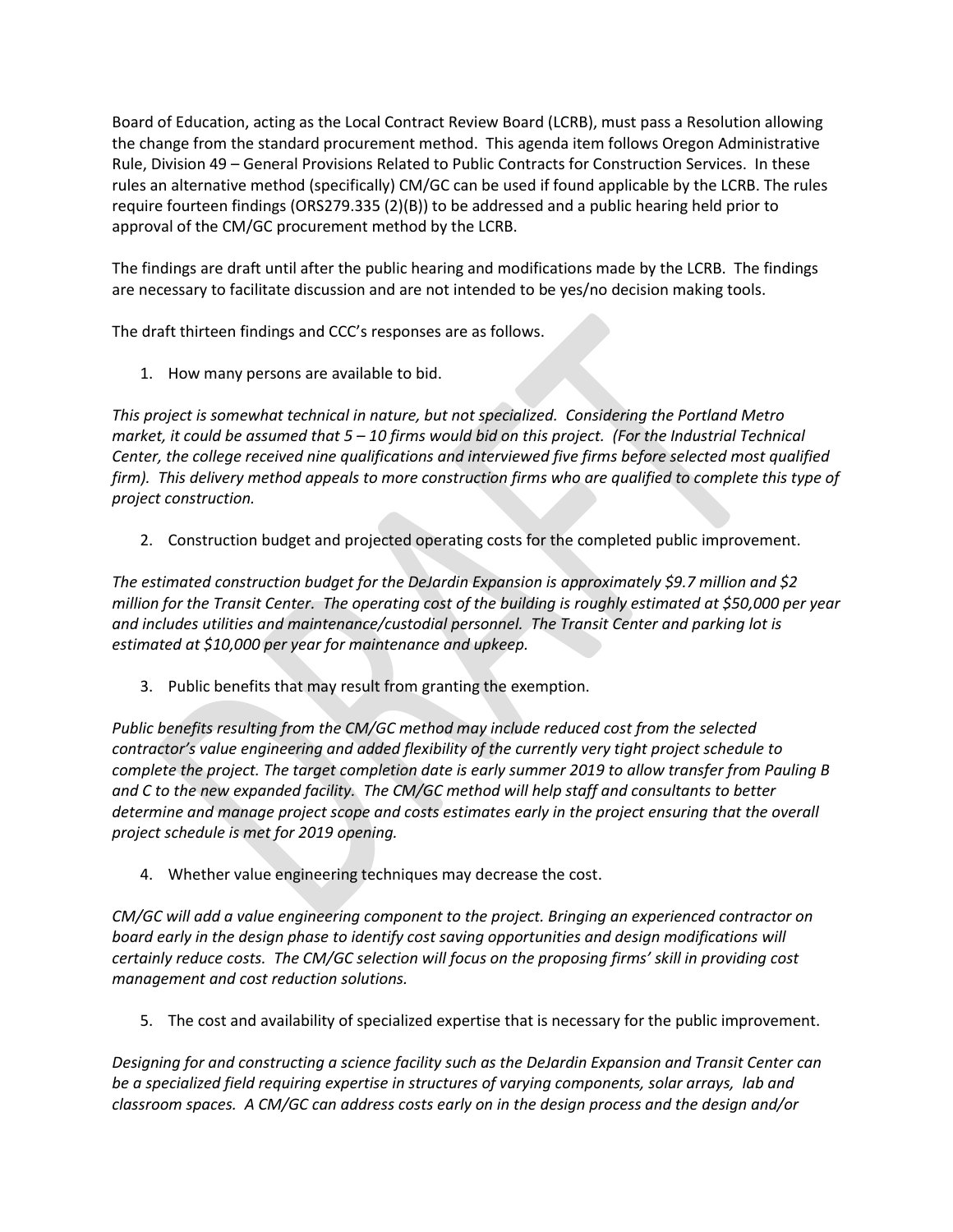*scope can be modified to meet financial constraints. In addition, they can advise on material selection and provide recommendations on materials that are cost effective and steer the team away from expensive of material or material shortages. This will save project costs and reduce schedule risk for the construction of this project.* 

6. Likely increases in public safety.

*Utilization of the CM/GC method with an experienced contractor should result in safety issues being addressed both during design and construction and long term use of the completed facility. In addition, this facility will be constructed during the school year when staff, students and visitors are present. Using the CM/GC model for the DeJardin Expansion will allow a very detailed safety plan not only for the construction materials and workers, but the circulation of students, staff and visitors who must park and travel adjacent to the construction zones.* 

7. Whether the exemption may reduce risk to the contracting agency or the public.

*CM/GC method will reduce risk to the college by providing accurate cost estimating and allow the College flexibility to modify the project scope and budget as deemed necessary prior to construction. Also, the CM/GC will advise on issues that impact schedule and manage the construction and material selection which reduces the schedule risk.* 

8. Whether the exemption will affect the sources of funding for the public improvement.

*The exemption will not affect the source of the funding for the DeJardin Expansion. The DeJardin Expansion is funded from the 2014 Bond funds and the \$8 million state match.* 

9. Whether granting the exemption will "better enable" the contracting agency to control the impact of market conditions on the costs and time necessary to complete the improvements.

*The CM/GC process will allow the contractor to procure/order items with long lead times such as difficult to obtain materials and finishes and obtain competitive pricing on other project related materials. In addition, having the contractor on board early in the project will allow them to better prepare for the construction and maximize scheduling, thereby meeting the desired time limits.* 

10. Whether granting the exemption will "better enable" the contracting agency to address the "size and technical complexity" of the project.

*An experienced CM/GC contractor will have the opportunity to coordinate with design professionals regarding the technical aspects of the project throughout the designing phases. This will be critical for the phasing of the Transit Center and parking lot construction.* 

11. Whether the public improvement involves new construction or renovates or remodels an existing structure.

*The DeJardin project is considered new construction with some elements of renovation in the existing DeJardin building. The Transit Center lot will be a complete renovation of the existing facility, including site utilities and campus roadway that needs to be kept open during construction for public use and use by emergency response teams to respond to campus incidents.*